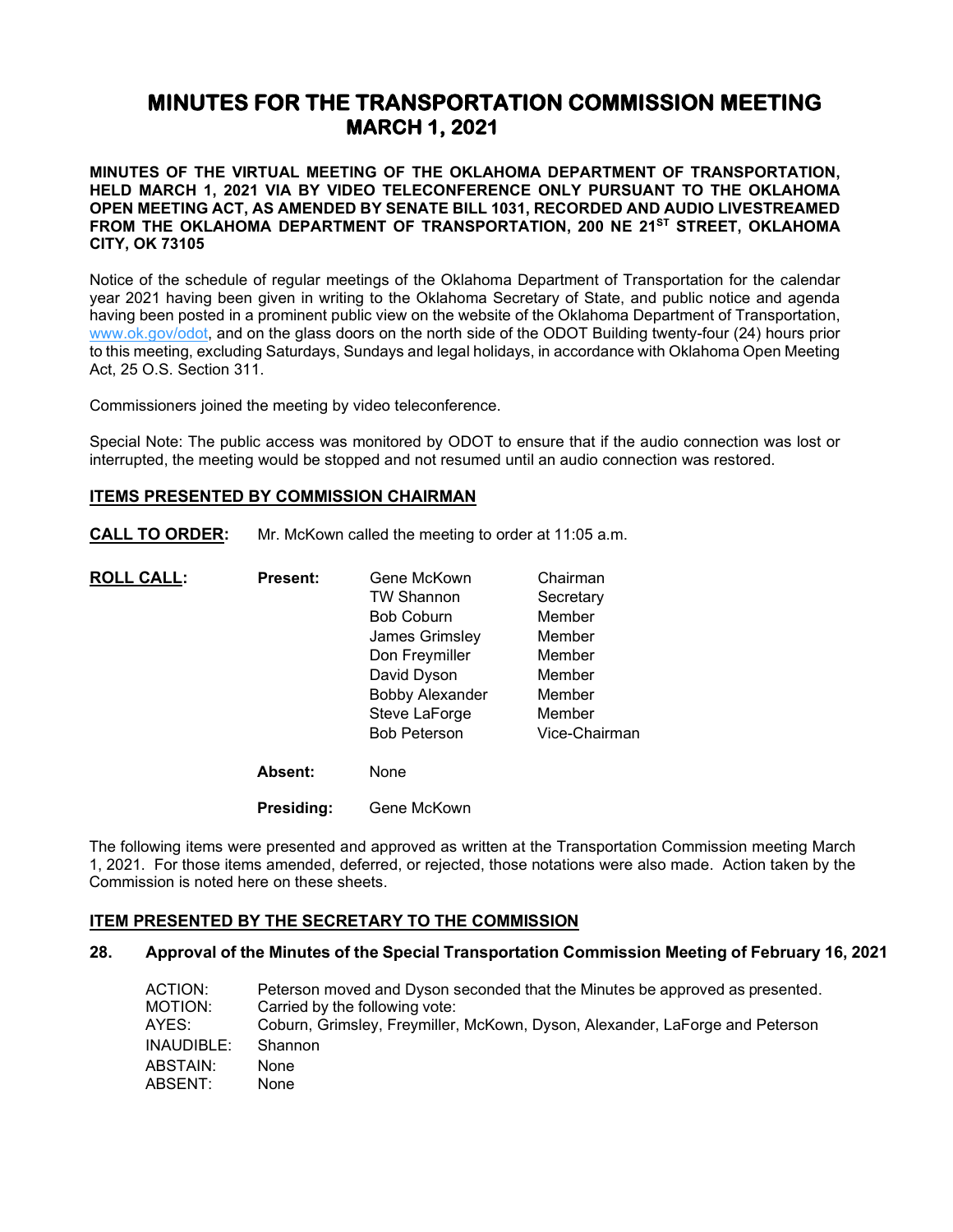### **CONSENT DOCKET PRESENTED BY COMMISSION CHAIRMAN**

# **29. Programming of Federal Railroad Crossing Safety Funds - Section 130 Title 23 Funds - Mr. Schwennesen**

#### **a) Custer County – Commission District V**

In Weatherford, Construction funding for a Signal and Surface project which includes the installation of pedestal-mounted flashing light signals with gate arms and four 48- foot concrete crossing surfaces at the intersection of Custer Street with the Farmrail Company mainline. Total cost is \$515,616.00

# **30. Modification of Federal Railroad Crossing Safety Funds - Section 130 Title 23 Funds - Mr. Schwennesen**

**a)** Adair County – District 1 - Stilwell – E-0810 – JP32589(83) – KSC - \$16,099.70 – 5.77%

#### **31. Speed Zone Revisions – Mr. Pendley**

- **a) Alfalfa and Woods Counties – District VI – at the following locations:**
	- 1. Along SH-8 in Alfalfa County including the Town of Burlington
	- 2. Along SH 11 in Rural Alfalfa & Woods Counties

#### **32. Land Sale – Mr. Phillips**

**a)** Carter County – District VII – located along the south side of SH-53, approximately 1.19 miles west of I-35 - \$213,000.00

| ACTION:<br>MOTION: | LaForge moved and Alexander seconded that the Consent Docket be approved as presented.<br>Carried by the following vote: |
|--------------------|--------------------------------------------------------------------------------------------------------------------------|
| AYES:              | Coburn, Grimsley, Freymiller, McKown, Dyson, LaForge, Alexander and Peterson                                             |
| INAUDIBLE:         | Shannon                                                                                                                  |
| NAYES:             | None                                                                                                                     |
| ABSENT:            | None                                                                                                                     |

#### **END OF CONSENT DOCKET**

#### **ITEMS PRESENTED BY DIRECTOR OF ENGINEERING – Mr. Tegeler**

#### **33. Engineering Contracts**

**a)** Statewide – All Districts – On-Demand State Bridge Rehabilitation.

| EST. Inc.                      |
|--------------------------------|
| H.W. Lochner, Inc.             |
| Jacobs Engineering Group, Inc. |
| MKEC Engineering, Inc.         |
| Purkeypile Engineering, LLC    |
| Rhombic, LLC                   |
|                                |

Total Aggregate Not to Exceed Amount for these (6) six contracts is \$1,500,000.00

**b)** Statewide – All Districts – On-System Bridge Inspections.

| CI-2298A | Burgess and Niple, Inc.      |
|----------|------------------------------|
| CI-2298B | <b>CEC Corporation</b>       |
| CI-2298C | <b>CONSOR Engineers, LLC</b> |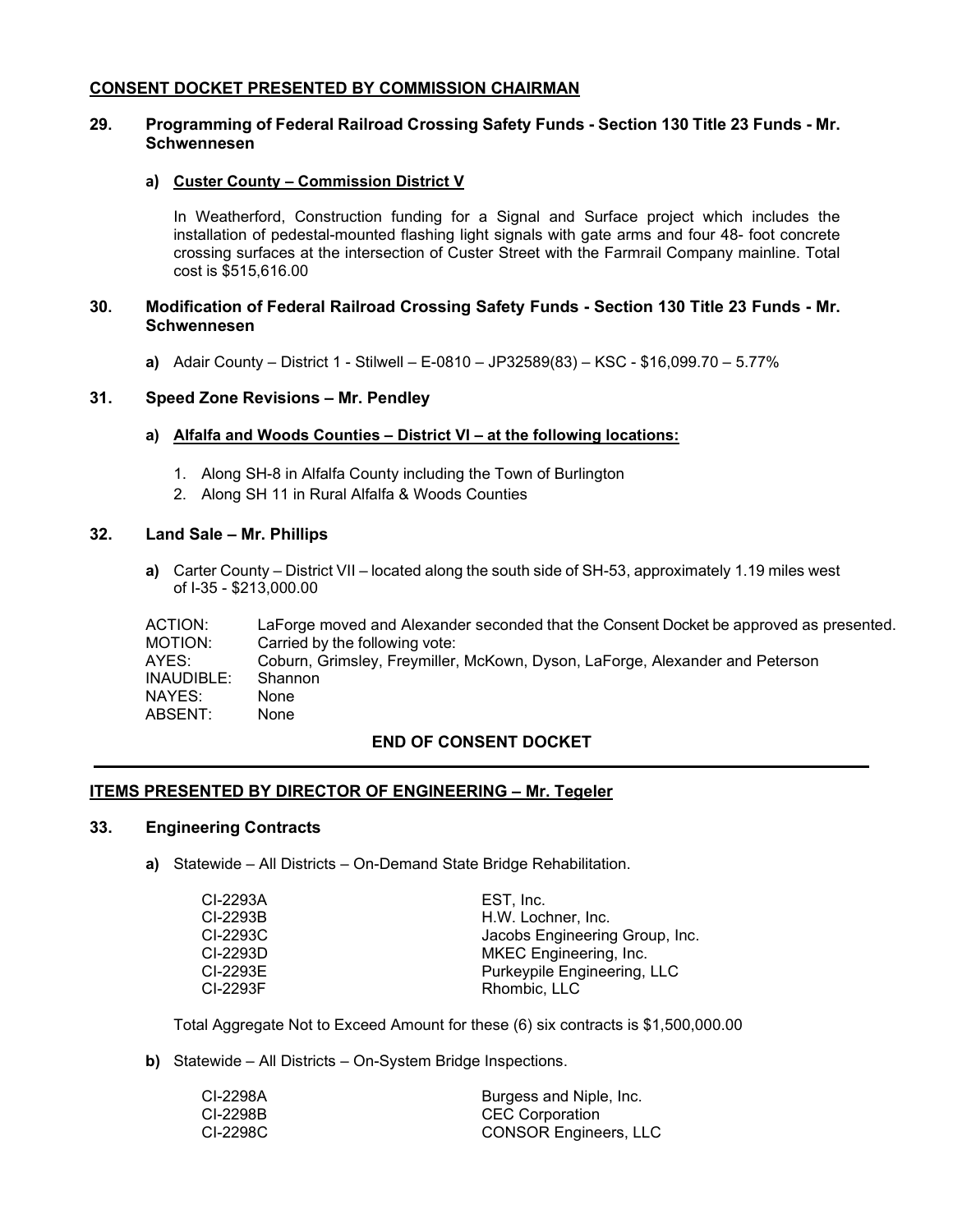| CI-2298D | Guy Engineering Services, Inc. |
|----------|--------------------------------|
|----------|--------------------------------|

Total Aggregate Not to Exceed Amount for these (4) contracts is \$1,200,000.00

**c)** Statewide – All Districts – Off-System Truss and Fracture Critical Bridge Inspections

| CI-2299A | Burgess and Niple, Inc.      |
|----------|------------------------------|
| CI-2299B | <b>CONSOR Engineers, LLC</b> |

Total Aggregate Not to Exceed Amount for these (2) contracts is \$4,688,539.00

**d)** Statewide – All Districts – On-System Truss and Fracture Critical Bridge Inspections

| CI-2300 | Burgess and Niple, Inc. | \$2,046,229.00 |
|---------|-------------------------|----------------|
|---------|-------------------------|----------------|

**e)** Statewide – All Districts – On-Demand ADA Improvements

| CI-2301A | Atkins North America, Inc.       |
|----------|----------------------------------|
| CI-2301B | <b>Cowan Group Engineering</b>   |
| CI-2301C | Kimley-Horn and Associates, Inc. |
| CI-2301D | Parkhill, Smith & Cooper, Inc.   |
|          | (DBA Cardinal Engineering)       |
| CI-2301E | R.L. Shears Company, PC          |
| CI-2301F | Smith Roberts Baldischwiler, LLC |

Total Aggregate Not to Exceed Amount for these (6) contracts is \$1,500,000.00

**f)** Noble County – District IV - to prepare construction plans for US-177: from 6.0 miles north of US-64, extending north 0.5 miles.

| CI-2264E | Aguirre & Fields, LP | \$349,862.00 |
|----------|----------------------|--------------|
|          |                      |              |

**g)** Mayes County – District VIII - to provide preliminary engineering and prepare construction plans for SH-20 from 0.75 miles north of Salina, north approximately 7.25 miles.

|                    | CI-2263B                                                                                                       | <b>HNTB Corporation</b> | \$472,000.00 |
|--------------------|----------------------------------------------------------------------------------------------------------------|-------------------------|--------------|
| ACTION:<br>MOTION: | Alexander moved and Shannon seconded that the Item be approved as presented.<br>Carried by the following vote: |                         |              |
| AYES:              | Coburn, Grimsley, Freymiller, Shannon, McKown, Dyson, Alexander, LaForge and Peterson                          |                         |              |
| NAYES:             | None                                                                                                           |                         |              |
| ABSENT:            | None                                                                                                           |                         |              |

# **34. Engineering Contract Supplement**

Rogers County – District VIII – this supplement is for additional engineering to develop final construction plans for SH-20: realignment from Southhaven Road, extending east approximately 1.4 miles to King Road

| EC-1897            | Supplement 2                   | Garver, LLC | \$28,255.00                                                                           |
|--------------------|--------------------------------|-------------|---------------------------------------------------------------------------------------|
| ACTION:<br>MOTION: | Carried by the following vote: |             | Grimsley moved and Peterson seconded that the Item be approved as presented.          |
| AYES:              |                                |             | Coburn, Grimsley, Freymiller, Shannon, McKown, Dyson, Alexander, LaForge and Peterson |
| NAYES:             | None                           |             |                                                                                       |
| ABSENT:            | None                           |             |                                                                                       |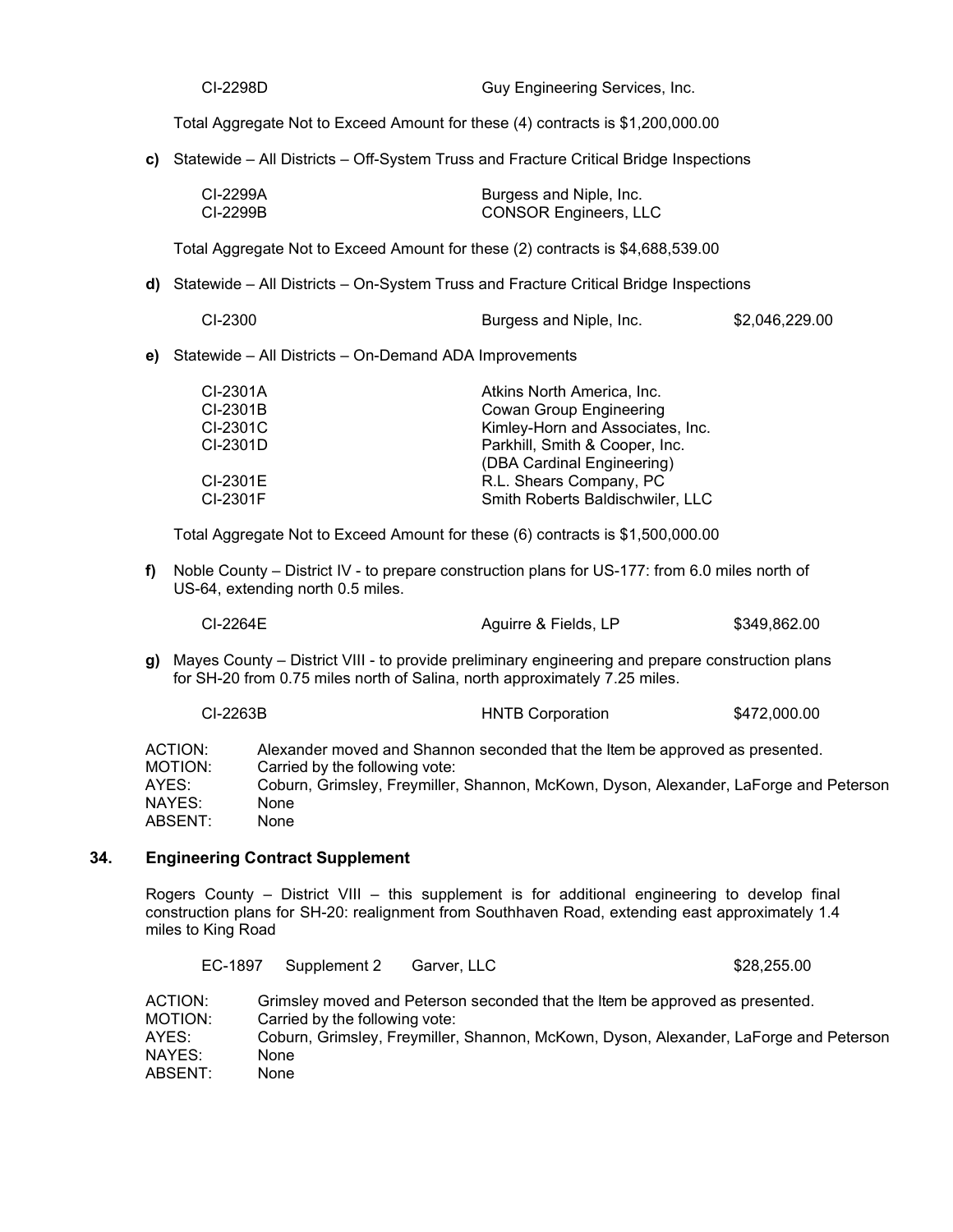# **ITEMS PRESENTED BY CONSTRUCTION DIVISION ENGINEER – Mr. Leonard**

# **35. Change Orders with Cumulative Total of \$75,000.00 or Less – Information Only**

- **a)** Atoka County SH-7 STP-203C(073)PM / 24066(07), \$4.75, -0.00% Underrun
- **b)** Atoka County US-69 NHPP-013N(170)PM / 28947(04), \$4.26, 0.00%
- **c)** Bryan County US-69 NHPP-207N(085)FP / 31855(04), #4, \$83,693.49, -0.05% Underrun
- **d)** Bryan County US-69 NHPP-207N(085)FP / 31855(04), #5, \$60,602.66, 0.04%
- **e)** Carter County SH-53 STP-210C(066)PM / 24104(0. 7), \$6,213.07, 0.04%
- **f)** Cherokee County US-62/SH-10 STP-211B(038)3P / 32790(04), \$0.02, -0.00% Underrun
- **g)** Coal County US-75/SH-3 NHPP-215N(028)PM / 29731(04), \$20,921.00, 2.81%
- **h)** Craig County SH-10 ACSTP-218C(054)SS / 27069(04), \$8,939.70, 0.19%
- **i)** Custer County I-40 ON RAMP NHPPI-4000-(078)PM / 27911(08), \$17,140.00, 0.72%
- **j)** Garvin County US-77 STP-225C(086)PM / 29667(04), \$37,228.89, 1.07%
- **k)** Jefferson County Co. Rd. CIRB-234C(045)RB / 29914(04), \$213,317.16, -3.56% Underrun
- **l)** Love County SH-32 STP-243C(032)PM / 29576(04), \$15,271.64, 0.23%
- **m)** Major County Co. Rd. STP-247C(026)CI / 31771(04), \$10,144.00, 1.57%
- **n)** McIntosh County US-69 NHPP-019N(175)PM / 30572(04), \$44,887.50, 0.14%
- **o)** Murray County Co. Rd. STP-250D(027)CI / 29391(04), \$1,647.20, 0.17%
- **p)** Muskogee County US-62 ACSTP-151C(198) / 26287(04), \$10,552.80, 0.27%
- **q)** Muskogee County Co. Rd. CIRB-251C(095)RB / 29383(04), \$2,252.50, 0.18%
- **r)** Okfuskee County SH-62 ACHSIPG-254C(039)AD / TAP-254D(038)TP / 32966(04), \$15,366.10, 1.61%
- **s)** Osage County SH-123 STP-257C(071)3P / 31942(04), \$15,030.72, 0.93%
- **t)** Pittsburg County SH-31 EB SBR-261B(090)SB / 29738(04), #3, \$6,000.00, 0.28%
- **u)** Pittsburg County SH-31 EB SBR-261B(090)SB / 29738(04), #4, \$18,831.00, 0.89%
- **v)** Sequoyah County I-40 NHPPI-4000-(076)PM / NHPPI-4000-(075)PM / SBR-4000(080)SB / 28988(04), #2, \$17,116.02, 0.05%
- **w)** Sequoyah County I-40 NHPPI-4000-(076)PM / NHPPI-4000-(075)PM / SBR- 4000(080)SB / 28988(04), #4, \$11,828.85, 0.03%
- **x)** Tulsa County SH-20 STP-172B(360)SS / 24346(04), \$22,492.40, 0.15%
- **y)** Tulsa County Ct. St. TAP-272D(279)IG / 31619(04), \$345.25, 0.54%
- **z)** Tulsa County Ct. St. STP-272C(261)CI / 32203(04), \$27,070.74, 1.27%
- **aa)** Tulsa County I-44 NHPPI-4400(054)PM / NHPPI-4400(077)PM / 33788(04), \$90.83, 0.00%
- **bb)** Tulsa County I-244 SSP-272N(295)PM / 34487(04), \$57,966.49, 1.06%
- **cc)** Woods County US-64 STP-276B(029)PM / 27922(04), \$9,182.46, 0.38%
- **dd)** Woods County Co. Rd. CIRB-276D(044)RB / 29782(04), \$14,110.13, 2.31%
- **ee)** Woods County SH-8/SH-11 SSR-202C(043)SR / SSR-276C(040)SR / 32755(04), \$8,821.58, 0.56%

# **36. Change Orders with Cumulative Total Greater than \$75,000.00**

- **a)** Beckham County I-40B NHPP-205N(086)PM / 27900(04), #1, \$167,848.24, 3.55%
- **b)** Beckham County I-40B NHPP-205N(086)PM / 27900(04), #2, \$31,490.19, 0.67%
- **c)** Beckham County SH-6 STP-205B(076)PM / ACNHPPI-4000(061)PM / 30998(04), #15, \$2,018.81, 0.01%
- **d)** Beckham County SH-6 STP-205B(076)PM / ACNHPPI-4000(061)PM / 30998(04), #16, \$203,639.14, 0.71%
- **e)** Beckham County SH-6 STP-205B(076)PM / ACNHPPI-4000(061)PM / 30998(04), #17, \$76,648.80, 0.27%
- **f)** Beckham County SH-6 STP-205B(076)PM / ACNHPPI-4000(061)PM / 30998(04), #18, \$79,808.04, 0.28%
- **g)** Beckham County SH-6 STP-205B(076)PM / ACNHPPI-4000(061)PM / 30998(04), #19, \$65,591.00, 0.23%
- **h)** Cleveland County Ct. St. NHPPI-3500(065) / 32155(04), \$6,499.68, 0.06%
- **i)** Coal County Co. Rd. STP-215D(031)CI / 30665(04), \$75,290.09, 13.57%
- **j)** Custer County SH-33 SSP-220B(064)SS / 28772(04), \$56,187.27, 0.81%
- **k)** Dewey County US-270 NHPP-017N(258)PM / 17671(41), \$150,402.99, 0.71%
- **l)** Johnston County Co. Rd. STP-235C(020)CI / 28574(04), \$19,339.73, 0.44%
- **m)** Johnston County SH-7 STP-235C(037)PM / 29666(04), \$99,924.16, 5.73%
- **n)** Johnston County SH-22/SH-99 STP-235C(038)PM / 31841(04), \$80,317.08, 1.19%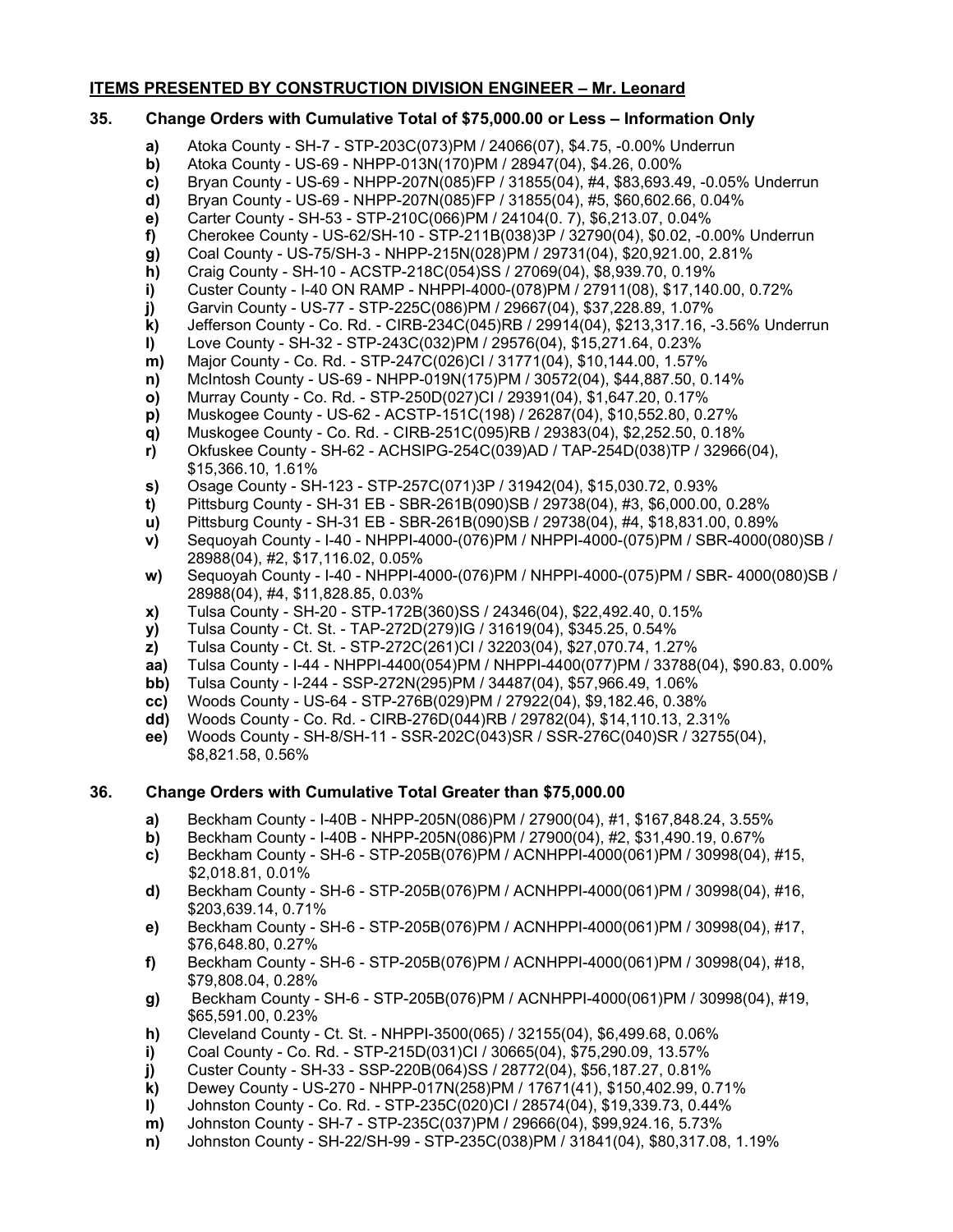- **o)** Major County US-60 ACNHPP-247N(018)SS / 27009(04), \$11,561.26, 0.15%
- **p)** Mayes County SH-28 SSP-249C(049)SS / SSP-249C(052)SS / 31884(05), \$19,823.76, 0.14%
- **q)** McClain County US-77 ACNHPP-244N(052)SS / 27946(04), \$34,777.28, 0.10%
- **r)** Nowata County US-60 NHPP-253N(042)PM / NHPP-253N(043)PM / 27012(05), \$44,109.30, 0.53%
- **s)** Pottawatomie County I-40 NHPPI-4000(096)3P / NHPPI-4000(097)3P / 33336(04), \$222,791.61, -3.76% Underrun
- **t)** Pushmataha County US-271 STP 264B(076)PM / 27026(04), \$152,657.00, 5.64%
- **u)** Pushmataha County US-271 SBR-264B(065)SB / SBR-264B(066)SB / 30433(04), \$60,431.98, 3.52%
- **v)** Stephens County US-81 ACNHPP-011N(100)SS / 20316(04), \$3,104.83, -0.02% Underrun
- **w)** Stephens County SH-29 STP-169B(134)PM / 24412(04), #12, \$24,748.00, 0.20%
- **x)** Stephens County SH-29 STP-169B(134)PM / 24412(04), #13, \$15,617.52, 0.13%
- **y)** Stephens County SH-53 STP-269C(049)SS / 27966(04), \$34,292.90, 2.13%
- **z)** Tulsa County SH-51 NHPP-272N(205)PM / SSP-272N(206)PM / 11477(04), \$63,738.40, 0.50%
- **aa)** Tulsa County SH-20 STP-172B(360)SS / 24346(04), \$1,121,141.52, 7.26%
- **bb)** Tulsa County Ct. St. STP-172B(400)IG / 25212(04), \$20,136.61, 0.33%
- **cc)** Tulsa County SH-11 NHPPI-2440-(018)PM / NHPP-272N(245)PM / 29076(04), \$1,375.00, 0.02%
- **dd)** Tulsa County Ct. St. TAP-272E(294)CO / 33019(04), \$413,790.80, 22.40%
- **ee)** Tulsa County I-244 SSP-272N(295)PM / 34487(04), \$57,543.03, 1.05%
- **ff)** Washington County US-75 SBR-274N(021)SB / 31369(04), \$122,320.60, 2.80%
- **gg)** Woodward County Co. Rd. CIRB-177C(113)RB / 27407(04), \$306,672.48, 4.84%

| ABSENT:<br>None | NAYES:<br>None | ACTION:<br>MOTION:<br>AYES: | LaForge moved and Alexander seconded that the Item be approved as presented.<br>Carried by the following vote:<br>Coburn, Grimsley, Freymiller, Shannon, McKown, Dyson, Alexander, LaForge and Peterson |
|-----------------|----------------|-----------------------------|---------------------------------------------------------------------------------------------------------------------------------------------------------------------------------------------------------|
|-----------------|----------------|-----------------------------|---------------------------------------------------------------------------------------------------------------------------------------------------------------------------------------------------------|

#### **ITEMS PRESENTED BY THE COMPTROLLER DIVISION**

#### **37. Proposed Bid Openings – Mr. Hackney, Project Funding Manager**

- **a)** Final May, 2021 Proposed Bid Opening
- **b)** Tentative June, 2021 Proposed Bid Opening
- **c)** Tentative July, 2021 Proposed Bid Opening

| ACTION:<br>MOTION:<br>AYES:<br>NAYES: | Coburn moved and Shannon seconded that the Item be approved as presented.<br>Carried by the following vote:<br>Coburn, Grimsley, Freymiller, Shannon, McKown, Dyson, Alexander, LaForge and Peterson<br>None |
|---------------------------------------|--------------------------------------------------------------------------------------------------------------------------------------------------------------------------------------------------------------|
|                                       |                                                                                                                                                                                                              |
| ABSENT:                               | None                                                                                                                                                                                                         |

#### **ITEM PRESENTED BY THE OFFICE ENGINEER – Mr. Delce**

# **38. Awards**

February 18, 2021 – Regular Letting

| ACTION: | LaForge moved and Coburn seconded that the Item be approved as presented.             |
|---------|---------------------------------------------------------------------------------------|
| MOTION: | Carried by the following vote:                                                        |
| AYES:   | Coburn, Grimsley, Freymiller, Shannon, McKown, Dyson, Alexander, LaForge and Peterson |
| NAYES:  | None                                                                                  |
| ABSENT: | None                                                                                  |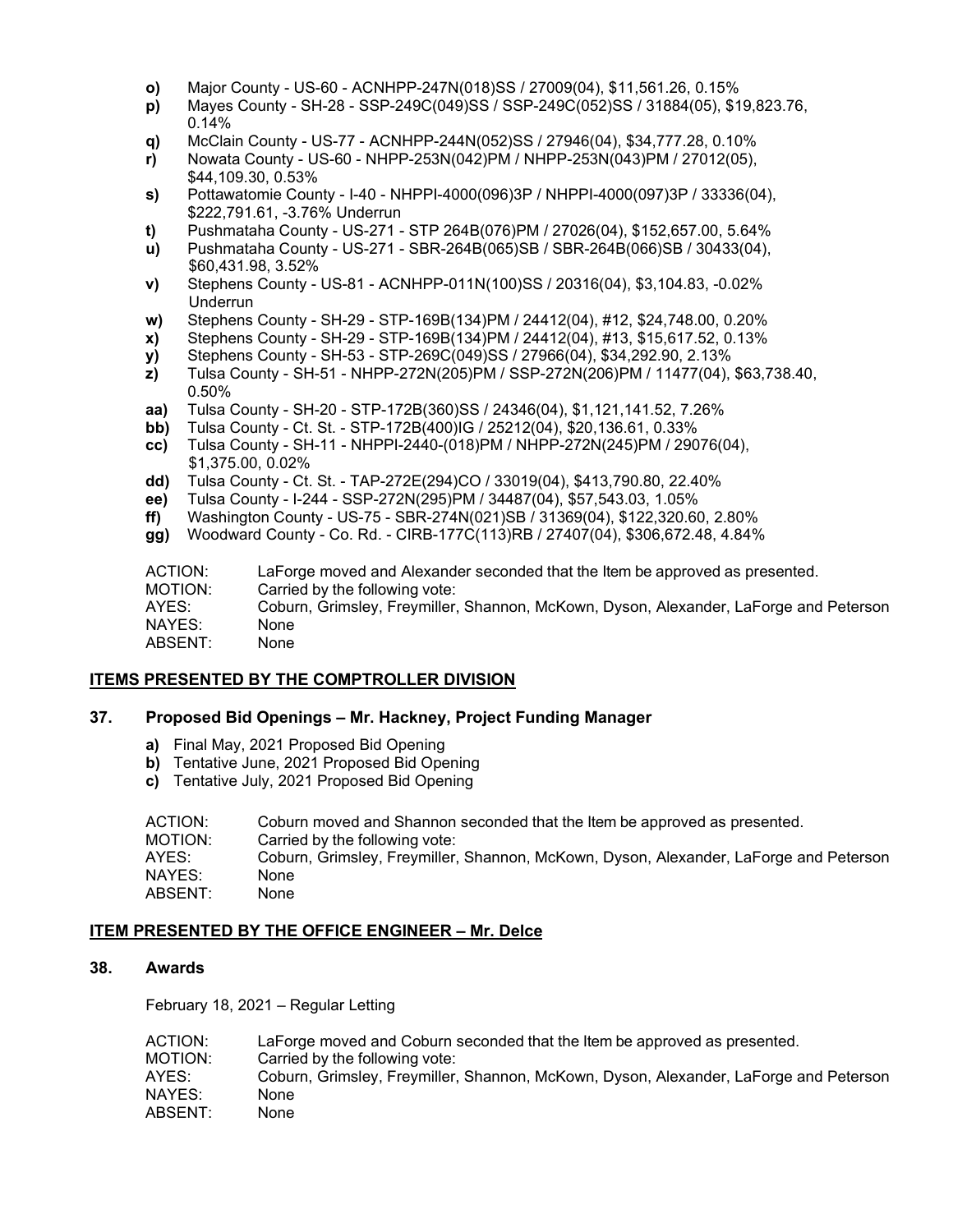# **ITEM PRESENTED BY THE COORDINATOR OF EXECUTIVE ADMINISTRATION- Ms. Moore**

#### **39. Amendments to Department Administrative Rules**

Approval to Amend the OAC Rule No.: 730:35-9-5 Design and Construction Standards

| ACTION: | Dyson moved and Peterson seconded that the Item be approved as presented.             |
|---------|---------------------------------------------------------------------------------------|
| MOTION: | Carried by the following vote:                                                        |
| AYES:   | Coburn, Grimsley, Freymiller, Shannon, McKown, Dyson, Alexander, LaForge and Peterson |
| NAYES:  | None                                                                                  |
| ABSENT: | None                                                                                  |

*NOTE: Addendum Item No. 42 was added to Docket and presented at this time.*

# **ADDENDUM - ITEM PRESENTED BY THE DIRECTOR – Mr. Gatz**

#### **42. Declaration of Emergency**

Emergency Repair for US-169 under SH-266 (46<sup>th</sup> N) Repair of Pavement Failure Northbound and Southbound Center lane, Outside Lane and Shoulders – Tulsa County – District VIII - \$1,000,000.00

| ACTION: | Coburn moved and LaForge seconded that the Item be approved as presented.             |
|---------|---------------------------------------------------------------------------------------|
| MOTION: | Carried by the following vote:                                                        |
| AYES:   | Coburn, Grimsley, Freymiller, Shannon, McKown, Dyson, Alexander, LaForge and Peterson |
| NAYES:  | <b>None</b>                                                                           |
| ABSENT: | None                                                                                  |

# **ITEM PRESENTED BY THE DIRECTOR – Mr. Gatz**

# **40. Director's Report**

Secretary Gatz recognized Special Guest, Baylee Williams the Governor's Policy Transportation Liaison.

He announced that Ms. Ernestine Mbroh, our Division Manager for our Office of Mobility and Public Transit, is retiring from the Department after 30 years of service. She has served the Agency in many capacities like enhancements, Contract Administration, Civil Rights, Safe Routes to Schools, and has been an important part of our transit operations. She led the Department during a time of major changes in the Transit Division. She was very instrumental in the development and implementation of the Oklahoma City Streetcar Program. We very much appreciate Ernestine's service and thank her for everything that she's done for the State of Oklahoma; especially in the area of Transit.

You just approved an emergency project to address a pavement failure on US-169 In Tulsa County which was caused by the recent weather events. We have dealt with 9 weather events this winter and we will continue seeing the impact to our roads and bridges. To give you an idea the magnitude of the recent winter storms, pretty much statewide, we utilized 103,000 total man hours, and have used 55,000 tons of material (salt and sand mix). Thus far, our preliminary total cost estimate for the Department of Transportation is around \$9 million dollars. We expect that to increase a little bit as we get some more invoices coming in for materials and for contractor assistance, from where our contracting partners helped us manage our way through these storms. Such a monumental effort, everybody did a wonderful job, but it still comes at a significant cost in resources in order to manage your way through an event like that.

On the pavement condition front, there's no real way for us to try to quantify the damage that is going to be done, but it will take a heavy toll on our maintenance budgets. I really want to stress the importance of sustained funding for pavement improvements and asset preservation over the longer term. It takes a tremendous budgetary commitment to be able to accomplish the types of improvements that are going to be necessary. We ask that the traveling public be patient with us while we work our way through these really difficult winter conditions, we have struggled with over the last 6 months.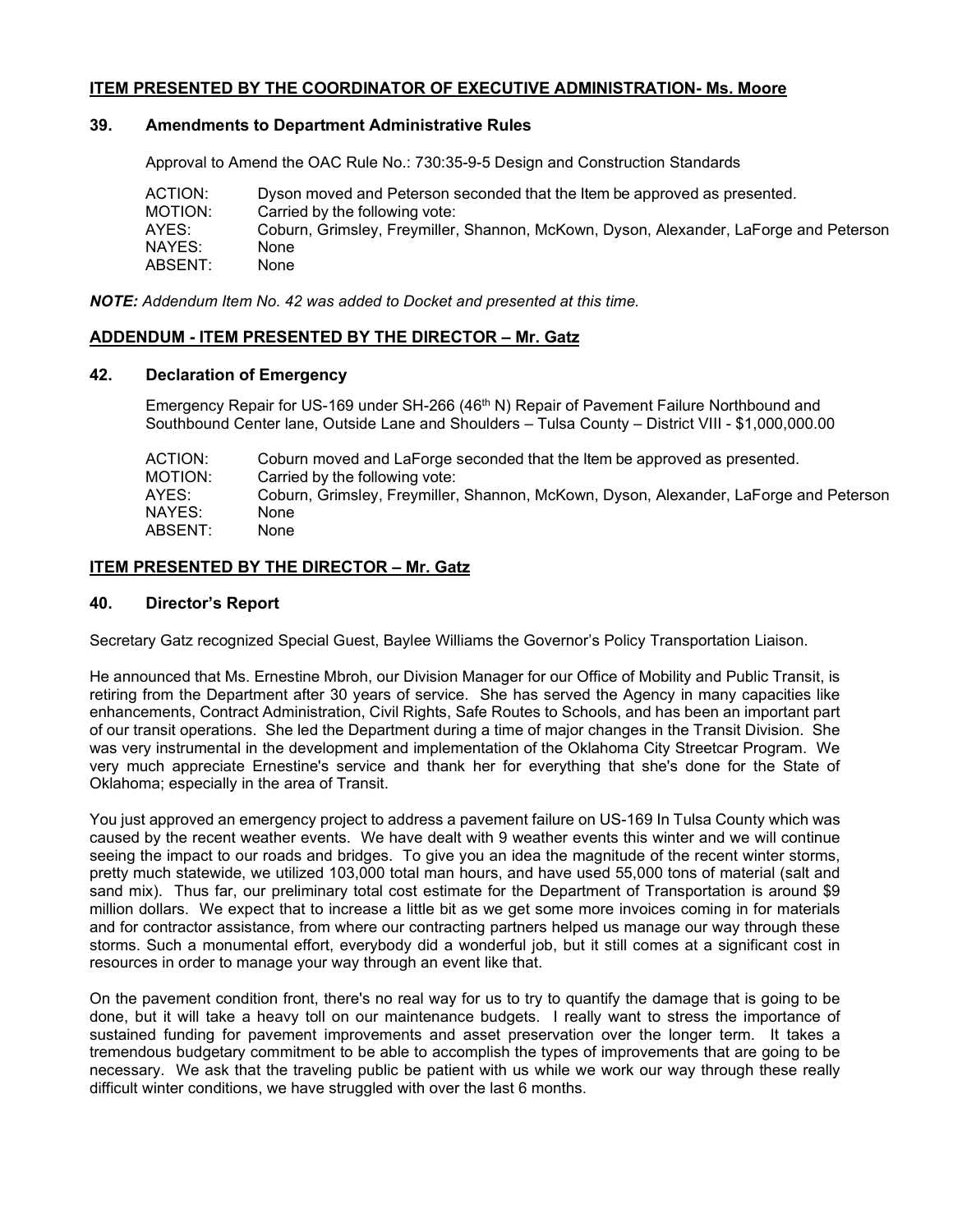Commissioner Coburn and I discussed a few weeks back about electric vehicles and what the state of electric vehicle utilization is in the Oklahoma region. The usage of electric vehicles on our system is constantly increasing, and the electric vehicle industry projects that nearly half of the passenger fleet could be electric powered by 2040. In fact, General Motors said they are going to phase out their internal combustion engines in their vehicles by 2035. So, we need to take action now at the state level, to make sure that we've got some mechanism in place to start having the electric vehicles contribute to our infrastructure. The Legislature is working on several bills to ensure that electric vehicles will be active participants in funding for our infrastructure. The measures vary from a registration fee to actually calculating a tax based on an electric-togasoline conversion. We have got some time to make adjustments to it, because we won't get it exactly right the first time through; but we need to do something now, and that's really important to us as we see this continue to develop. Certainly, Commissioner Freymiller and Commissioner Peterson have a much better perspective than I, on trucking. When you are talking about over the road trucking, I think that may be slower in developing; but I'd certainly love to hear your perspective commissioners, if you'd like to offer comments related.

*Commissioner Peterson said I drive a Tesla and enjoy it. In terms of our truck fleet, our Wall Street Analyst report talks about in 20 years that perhaps 50% of the Class A trucks, which Commissioner Freymiller and I operate, will be over the road electric; and it will require a charging network that has not been built yet. There are electric Class A trucks being used today for short trips where you end back at your terminal where you can recharge. Those trucks are very expensive and really only work with subsidies, the State of California is very aggressive with that, particularly around the ports.* 

*Commissioner Grimsley said in aviation we are dealing with similar issues with the electrification of flight. That has compounded with the fact that we have had a pretty severe hit to the aviation trust fund this year because of a drop in commercial aviation. So, I think this is another area where we are seeing a whole lot of overlapping convergence between aerial and ground-based systems for transportation and some of the similar challenges. And like Commissioner Peterson, I drive a plug-in hybrid, and I enjoy the benefits of not buying as much gas, but I do realize that we are not paying as much tax, so this is a problem that's looming sooner versus later; and I think it's the time to be looking at it.* 

#### *Commissioner Freymiller I think the long-haul electric over the road trucks is further down the road like 10-20 years.*

Secretary Gatz thanked the Commissioners for their perspectives. This is something we are watching very closely and working with the policymakers in the Legislature to try to offer some ideas and some insight as to what other states are doing. There are some really good pieces of legislation moving over there and we are going to participate and monitor those closely; and I'll keep you posted as that continues to develop.

The Transportation Organizational Modernization Initiative continues. We have recently completed our current state analysis report and I will provide a copy for you today. We, ODOT, OTA and the Aeronautics Commission are going to move forward with a couple of their recommended initiatives quickly; and that all is synthesized in the report. We have got some employee town hall meetings scheduled in the month of March and we are going to engage and try to answer questions directly that our folks might have about these. I want to talk a little bit about something that's coming out as part of the organizational modernization, and that is ODOT and OTA's combined letting. We are going to let our contracts together now, and that's very intuitive and something we feel like is going to work very well. The current state analysis talks a little bit about areas where the Transportation Cabinet, not just ODOT, but the whole cabinet, has opportunities to enhance our efficiencies and operations and maybe come up with some new ideas about how we can do business that will carry us into the future. We are taking a very comprehensive approach and I will keep you posted about our ideas of how we can better our Transportation Cabinet for the future.

The federal INFRA grants are currently open for application. ODOT has selected the following 3 projects to submit for consideration: I-40 widening in Oklahoma City, the next phase of I-44/US-75 interchange in Tulsa and US-81 realignment in Chickasha.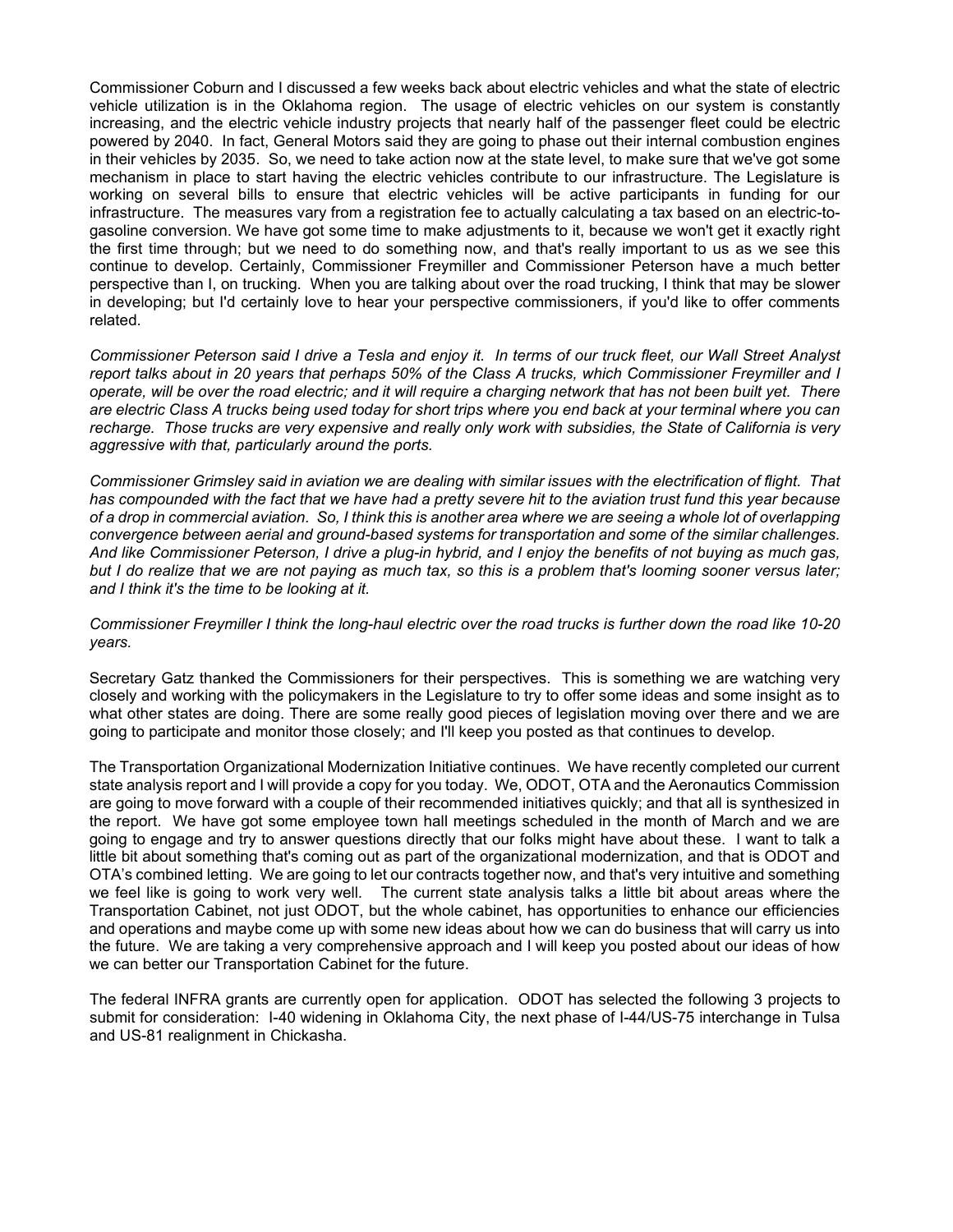ODOT's safety awareness campaign, "Make Safety Stick – Everybody Click" is ongoing. In February we focused on the impact that engineering has on safety and during March we will be focusing on seatbelt usage. A seat belt is your primary mechanism to protect yourself in the event of an accident. A safety belt can turn an accident that would have resulted in a severe injury, or potentially, a fatality, into something that you might walk away from. Oklahoma ranks near the bottom nationally for seat belt usage and that has to change. We are looking forward to a year-long safety message encompassed within that program; and our folks are doing a good job putting it together.

### **Information Only**: No Commission action required.

*Ms. Riddle reported that ODOT had been monitoring the public audio connection; and it was reported that the public audio connection has been maintained throughout the meeting.*

# **ITEM PRESENTED BY COMMISSION CHAIRMAN**

## **41. Adjournment Motion**

| ACTION: | Shannon moved and Coburn seconded that the Meeting be adjourned.                      |
|---------|---------------------------------------------------------------------------------------|
| MOTION: | Carried by the following vote:                                                        |
| AYES:   | Coburn, Grimsley, Freymiller, Shannon, McKown, Dyson, Alexander, LaForge and Peterson |
| NAYES:  | None                                                                                  |
| ABSENT: | None                                                                                  |

**Meeting adjourned at 11:47 a.m.**